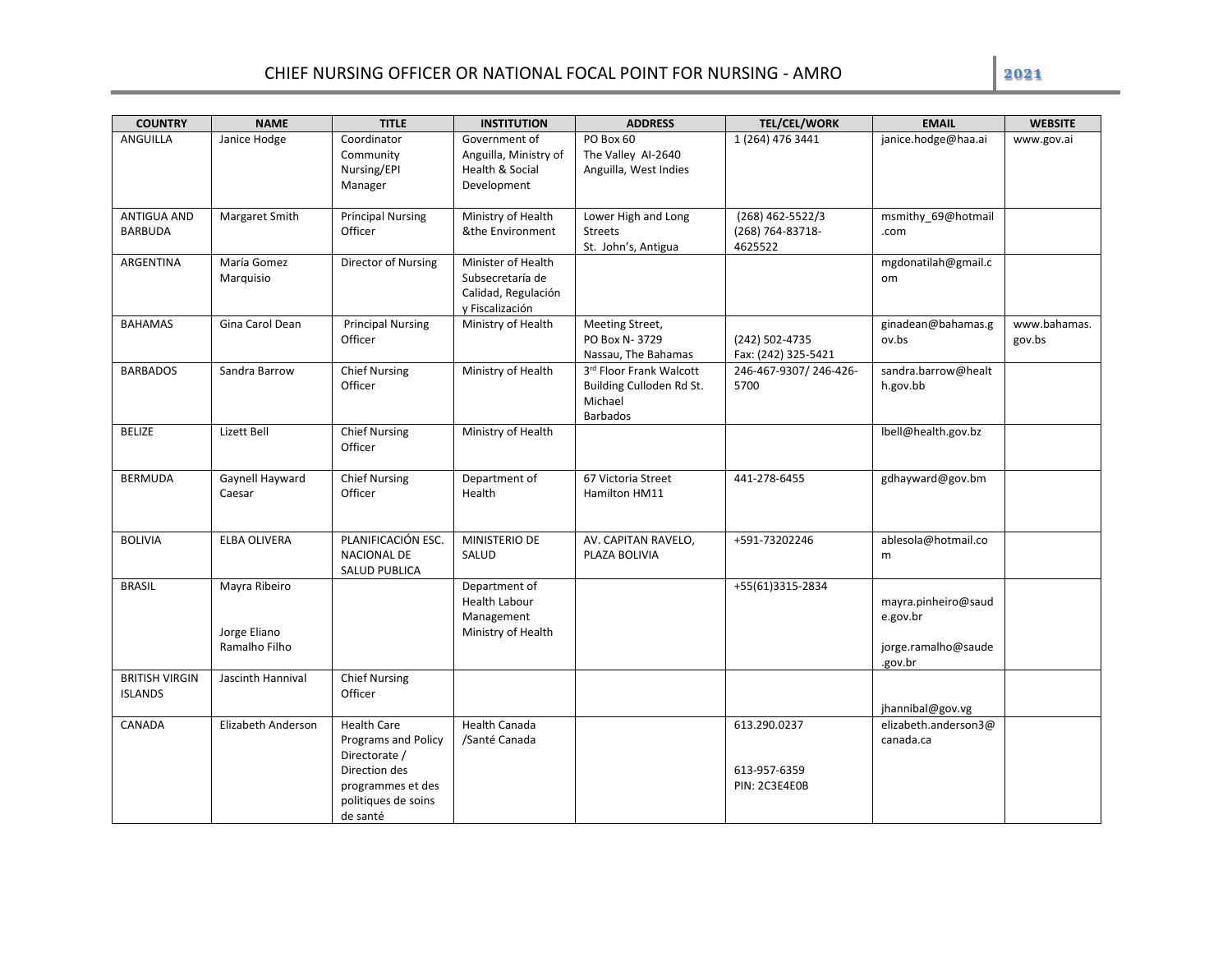| <b>COUNTRY</b>           | <b>NAME</b>                         | <b>TITLE</b>                                                                                           | <b>INSTITUTION</b>                                                                                                                                                                                                                                                                                   | <b>ADDRESS</b>                                          | <b>TEL/CEL/WORK</b>                                             | <b>EMAIL</b>                                        | <b>WEBSITE</b> |
|--------------------------|-------------------------------------|--------------------------------------------------------------------------------------------------------|------------------------------------------------------------------------------------------------------------------------------------------------------------------------------------------------------------------------------------------------------------------------------------------------------|---------------------------------------------------------|-----------------------------------------------------------------|-----------------------------------------------------|----------------|
|                          |                                     | <b>Strategic Policy</b><br>Branch / Direction<br>générale de a                                         |                                                                                                                                                                                                                                                                                                      |                                                         |                                                                 |                                                     |                |
|                          |                                     | politique<br>stratégique                                                                               |                                                                                                                                                                                                                                                                                                      |                                                         |                                                                 |                                                     |                |
|                          | Leila Gillis                        | <b>Acting Chief Nursing</b><br>Officer                                                                 | Office of Primary He<br>alth Care/Bureau de<br>s soins de santé pri<br>maires<br>First Nations and In<br>uit Health Branch/Di<br>rection de la santé d<br>es Premières nation<br>s et des Inuit<br>Department of Indig<br>enous Services Cana<br>da/Ministère des Se<br>rvices aux Auchtoch<br>tones |                                                         |                                                                 | leila.gillis@canada.ca                              |                |
|                          | Michelle Acorn                      | PHC/Adult<br><b>Provincial Chief</b><br>Nursing Officer                                                | Strategic Policy,<br>Planning and<br>French Language<br>Services Division<br>Ministry of Health<br>and Ministry of                                                                                                                                                                                   | 438 University Ave, 4th<br>Floor<br>Toronto, ON M5G 2K8 | Long-Term<br>Office: 416-212-4835<br>Cell: 647-283-5839<br>Care | michelle.acorn@ontar<br>io.ca                       |                |
| CAYMAN<br><b>ISLANDS</b> | Hazel Brown                         | <b>Chief Nursing</b><br>Officer                                                                        | <b>Health Service</b><br>Authority/ Ministry<br>of Health                                                                                                                                                                                                                                            | PO Box 915,<br>The Cayman Islands<br>KY1 1103           | 345-244-2610<br>345-949-2057<br>345-244-2617                    | hazel.brown@hsa.ky                                  | www.hsa.ky     |
| <b>CHILE</b>             | Ana Maria San<br>Martin             | Directora Nacional<br>de Enfermeria                                                                    | Subsecretaría de<br>Salud Pública<br>Ministerio de Salud                                                                                                                                                                                                                                             | Anexo: 240451                                           | Teléfono: +56<br>$(2)$ 25740451                                 | asmartin@minsal.cl                                  |                |
|                          | Giorgia<br>Cartes Bravo<br>Matrona  | Dirección Nacional<br>de Matronería                                                                    | Gabinete Ministro<br>Ministerio de Salud                                                                                                                                                                                                                                                             | Anexo: 284332                                           | Teléfono:+5/6(2)<br>26084332                                    |                                                     |                |
| COLOMBIA                 | Kattya Margarita<br>Baquero Baquero | Directora de<br>Desarrollo de<br>Talento Humano                                                        | Ministry of Health                                                                                                                                                                                                                                                                                   |                                                         |                                                                 | kbaquero@minsalud.g<br>ov.co<br>lcardona@minsalud.g |                |
|                          | Liliana Patricia<br>Cardona Garcia  | Coordinadora Grupo<br>Gestión del<br>Conocimiento y la<br>Información en<br>Talento Humano en<br>Salud |                                                                                                                                                                                                                                                                                                      |                                                         |                                                                 | OV.CO                                               |                |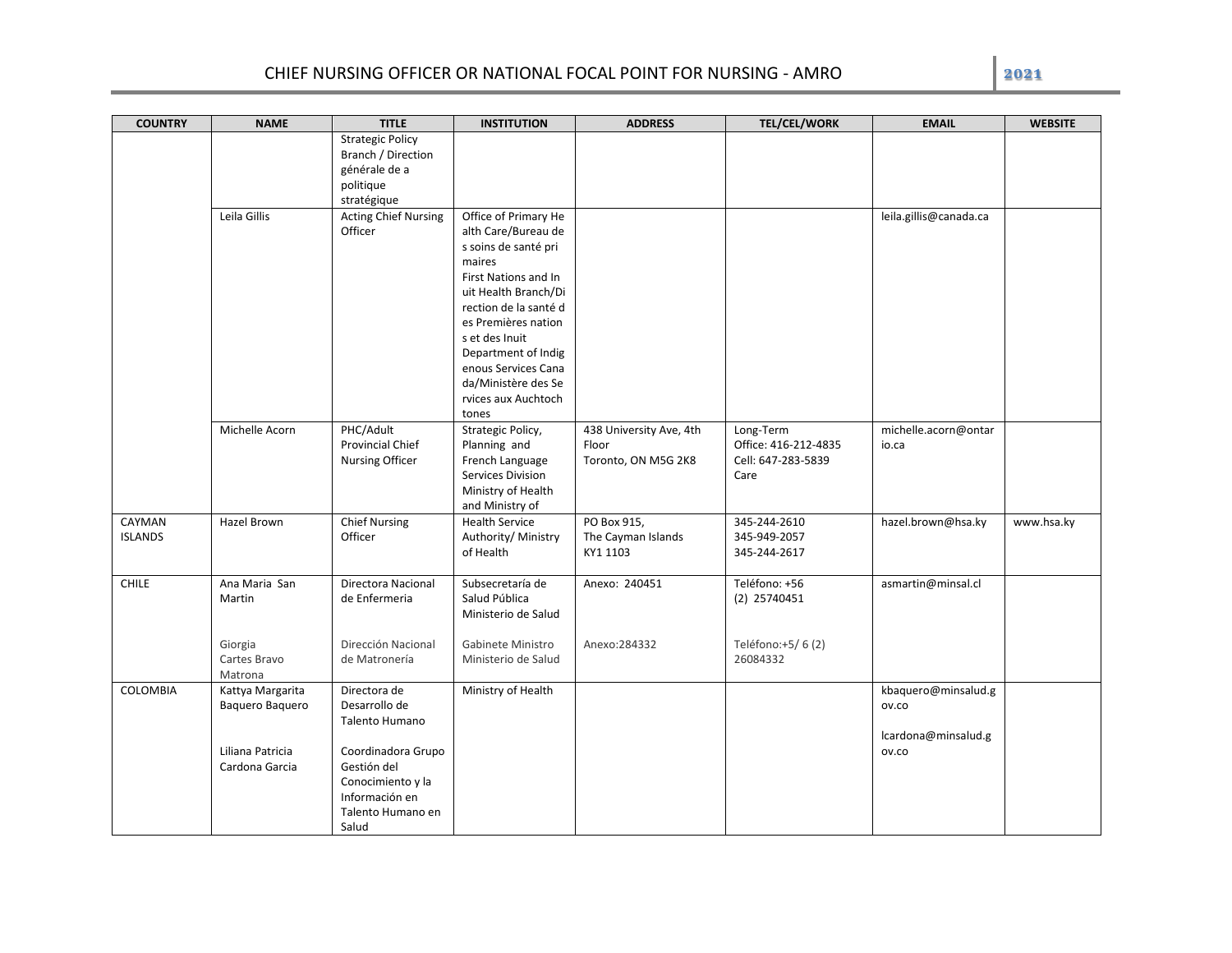| <b>COUNTRY</b>                      | <b>NAME</b>                                              | <b>TITLE</b>                                                                                                     | <b>INSTITUTION</b>                                                                                         | <b>ADDRESS</b>                                                                       | <b>TEL/CEL/WORK</b>                                | <b>EMAIL</b>                                                   | <b>WEBSITE</b>                                 |
|-------------------------------------|----------------------------------------------------------|------------------------------------------------------------------------------------------------------------------|------------------------------------------------------------------------------------------------------------|--------------------------------------------------------------------------------------|----------------------------------------------------|----------------------------------------------------------------|------------------------------------------------|
| <b>COSTA RICA</b>                   | Alejandra Acuña<br>Navarro<br>María Elena Artavia        | Vice Minister of<br>Health<br>Coordinación                                                                       | Ministry of Health                                                                                         | Edificio Norte Segundo<br>Piso,<br>Calle 16 Avenida 6 Y 8,<br>Distrito Hospital      | (506) 22 21 06 33<br>(506) 22 23 33 10             | alejandra.acuna@mis<br>alud.go.cr<br>meartavi@ccss.sa.cr       |                                                |
|                                     | Mora                                                     | Nacional de<br>Enfermería                                                                                        |                                                                                                            | Apartado Postal, San José<br>10123-1000                                              |                                                    |                                                                |                                                |
| <b>CUBA</b>                         | Anahy Velazquez<br>Aznar                                 | Head of the Nursing<br>Department                                                                                | Ministry of Public<br>Health                                                                               | Calle 23 y N vedado<br>Municipio Plaza,<br>Habana                                    | 8369439 (TEL)<br>52630896 (CEL)<br>8323382 (WORK)  | anahy@infomed.sld.c<br>u                                       |                                                |
| <b>DOMINICA</b>                     | Terrilia Ravaliere                                       | <b>Principal Nursing</b><br>Officer                                                                              | Ministry of Health-<br><b>Nursing Service</b><br>Government Head<br>Quarters Roseau                        | Government Head<br>Quarters Roseau                                                   | 1 767 275 4228/266 3363                            | terrog30@yahoo.com<br>pno@dominica.gov.d<br>m                  |                                                |
| <b>DOMINICAN</b><br><b>REPUBLIC</b> | Nelgia Yolanda<br>Saturria                               | <b>Chief Nursing</b><br>Officer (Directora<br>Nacional de<br>Enfermería)                                         | Ministry of Health                                                                                         | Héctor Homero<br>Hernández street. Esquina<br>Avda. Tiradentes, Santo<br>Domingo     | 809 702-8793<br>809-910-0968                       | libertinafs20@gmail.c<br>om                                    | http://www.se<br>spas.gov.do/                  |
| EL SALVADOR                         | Ludys Mabel Soto<br>de Zepeda<br>Vilma Elena<br>Martínez | <b>Chief Nursing</b><br>Officer<br>Sub Chief Nursing<br>Officer                                                  | Ministry of Health                                                                                         | Calle Arce #827, San<br>Salvador                                                     | Cel:<br>(503)6062-9232<br>Tel: (503) 2591-7690     | lsoto@salud.gob.sv<br>vilmaemartinez22@ya<br>hoo.com           | www.salud.gob<br>.sv                           |
| <b>GRENADA</b>                      | <b>Nester Edwards</b>                                    | <b>Chief Nursing</b><br>Officer                                                                                  | Ministry of Health<br>and Social Security                                                                  | <b>Botanical Gardens</b><br>Tanteen<br>St. George's                                  | 1-473-417-5184 (CEL)<br>1-473-440-3485<br>(WORK)   | nesteredwards@hotm<br>ail.com                                  |                                                |
| <b>GUATEMALA</b>                    | Sulma Bernal Ruano                                       | Jefa de la Unidad de<br>Desarrollo de<br>Enfermería del<br>Ministerio de Salud<br>Pública y Asistencia<br>Social |                                                                                                            |                                                                                      |                                                    | enfermeriasias@gmail<br>.com<br>sulmabernalruano@g<br>mail.com |                                                |
| <b>GUYANA</b>                       | Linda Johnson                                            | <b>Chief Nursing</b><br>Officer                                                                                  | Ministry of Public<br>Health                                                                               |                                                                                      | $+592 - 226 - 1480$ (o)<br>$+592 - 682 - 8005$ (m) | chiefnurseguyana@ya<br>hoo.com                                 |                                                |
| HAITI                               | Irma D. Bois                                             | <b>Chief Nursing</b><br>Officer                                                                                  | Ministry of Public<br>Health and<br>Population<br>Directrice des Soins<br><b>Infirmiers</b>                | MSPP #1, Angle rue Jean<br>Jacques Roumain et Mais<br>Gâtée Port-au-Prince,<br>Haïti | +509 37612510 +509<br>34350060                     | irmabois@yahoo.fr                                              | http://www.m<br>spp.gouv.ht/sit<br>e/index.php |
| <b>HONDURAS</b>                     | Eda Beatriz Macias                                       | Directora                                                                                                        | Centro de<br>Capacitación e<br>Investigación de<br>Enfermería (CCIE)<br>Secretaria de Salud<br>de Honduras |                                                                                      | Tel. +504-2236-6574                                | edamas0564@yahoo.<br>es                                        |                                                |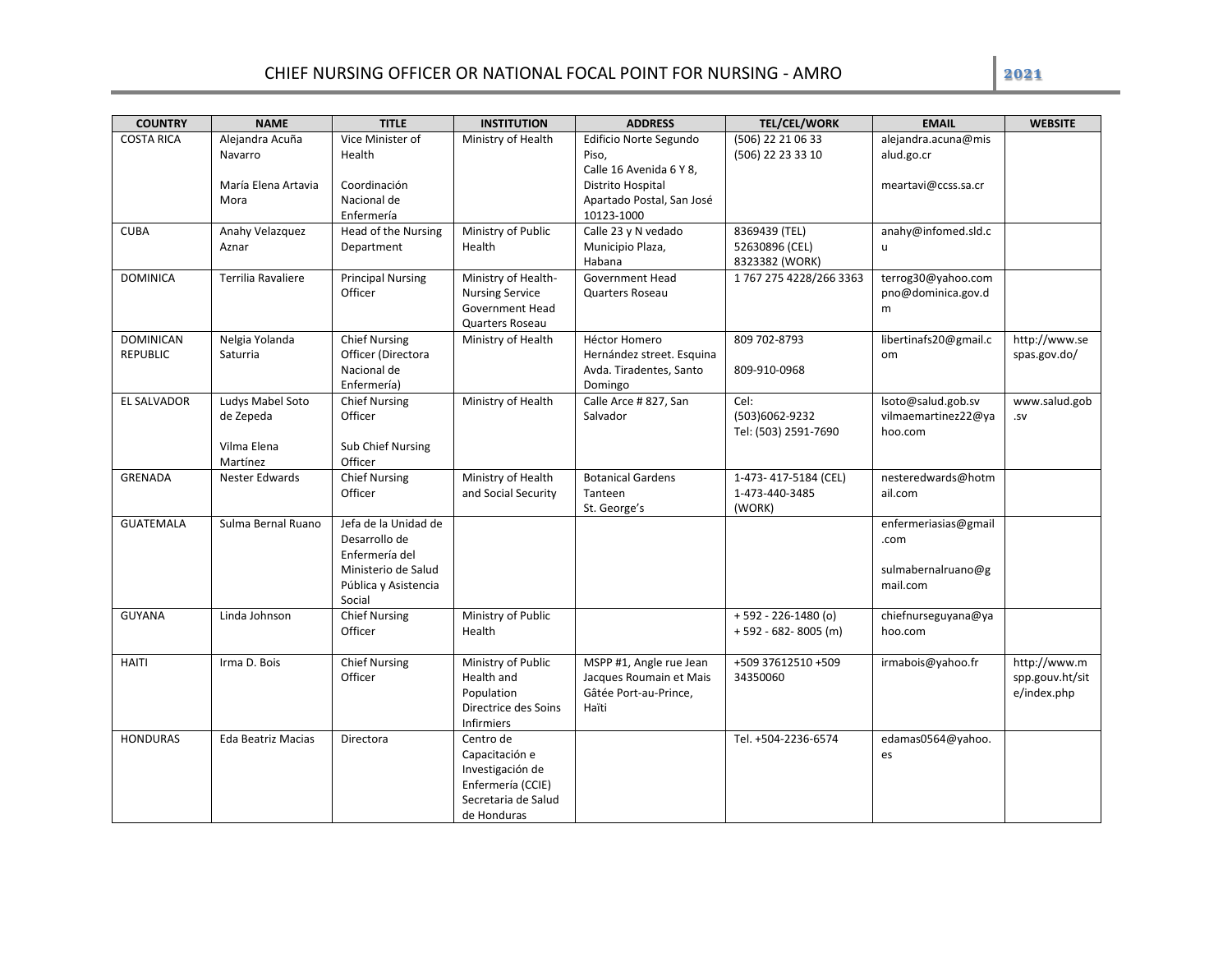| <b>COUNTRY</b>     | <b>NAME</b>                 | <b>TITLE</b>                    | <b>INSTITUTION</b>                 | <b>ADDRESS</b>                               | <b>TEL/CEL/WORK</b>   | <b>EMAIL</b>                   | <b>WEBSITE</b> |
|--------------------|-----------------------------|---------------------------------|------------------------------------|----------------------------------------------|-----------------------|--------------------------------|----------------|
| <b>JAMAICA</b>     | Patricia Ingram             | <b>Chief Nursing</b>            | Ministry of Health                 | RKA Building, 10-16                          | 876 633 7400; 876 633 | martinp@moh.gov.jm             |                |
|                    | Martin                      | Officer                         |                                    | Grenada Way, Kingston 5                      | 8172; 876 633 8174    |                                |                |
| <b>JAMAICA</b>     | Karen Nelson                | Deputy Chief                    | Ministry of Health                 |                                              |                       | nelsonk@moh.gov.jm             |                |
|                    |                             | <b>Nursing Officer</b>          | and Wellness                       |                                              |                       |                                |                |
| <b>MEXICO</b>      | Claudia Leija<br>Hernández  | <b>Chief Nursing</b><br>Officer | Ministry of Health                 | Avenida Marina Nacional                      | 01(55)2000-3410       | claudia.leija@salud.go<br>b.mx | www.cpe.salud  |
|                    |                             |                                 |                                    | n. 60, Piso 18, Torre B, Col<br>Tacuba,      | cisco 53411           | gleicla.09@gmail.com           | .gob.mx        |
|                    |                             |                                 |                                    | Alcadia Miguel Hidalgo,                      |                       |                                |                |
|                    |                             |                                 |                                    | CP 11410, Ciudad de                          |                       |                                |                |
|                    |                             |                                 |                                    | Mexico                                       |                       |                                |                |
| <b>MONTSERRAT</b>  | Desreen Silcott             | <b>Principal Nursing</b>        | Ministry of Health                 | C/o Ministry of Health                       | 664 491 9746          | silcottde@gov.ms               |                |
|                    |                             | Officer                         | and Social Services                | Government                                   | 664 496 2347          |                                |                |
|                    |                             |                                 |                                    | Headquarters                                 | 664 491 2835/6        |                                |                |
|                    |                             |                                 |                                    | <b>Brades</b>                                |                       |                                |                |
|                    |                             | <b>CNO</b>                      |                                    | Montserrat                                   |                       |                                |                |
| <b>NICARAGUA</b>   | Jeanneth del<br>Carmen Vega | (Directora Nacional             | Ministry Of Health                 | Managua Colina del<br>Memorial Sandino, del  | 505-57343234          | enfermeria@minsa.go<br>b.ni    |                |
|                    | Chávez                      | de Enfermería)                  |                                    | sombrero de Sandino 3c.                      |                       |                                |                |
|                    |                             |                                 |                                    | al este 5c. al sur ½ al                      |                       |                                |                |
|                    |                             |                                 |                                    | oeste                                        |                       |                                |                |
| PANAMA             | Eusebia Calderón de         | Jefa Nacional del               | Ministerio de Salud                | Dirección: Antiguo                           | 507) 512-9144         | eusebiacalderon05@h            |                |
|                    | Copete                      | Departamento de                 |                                    | Hospital Gorgas, detrás                      |                       | otmail.com                     |                |
|                    |                             | Enfermería.                     |                                    | del Instituto Oncológico                     |                       |                                |                |
|                    |                             | Dirección Nacional              |                                    | Nacional, Ancón, Avenida                     |                       |                                |                |
|                    |                             | de Salud, Ministerio            |                                    | Gorgas, Panamá,                              |                       |                                |                |
| PARAGUAY           | Maria Esther Armoa          | de Salud<br>Directora nacional  | Ministry of Ministry               | República de Panamá<br>PETTIROSSI esg./      | CEL: 0981982205       | direccion.nacional.enf         | www.mspbs.go   |
|                    |                             | de Enfermería                   | of Public Health and               | BRASIL - ASUNCION                            |                       | ermeria@gmail.com              | v.py           |
|                    |                             |                                 | Social Welfare -                   |                                              |                       |                                |                |
|                    |                             |                                 | <b>MSPYBS</b>                      |                                              |                       |                                |                |
| PERU               | Elva Edith Huaman           | Directora Ejecutiva             | Ministerio de Salud                | Av. Arequipa N° 810 4to                      | (511) 315-6600 anexo  | ehuaman@minsa.gob.             | http://www.mi  |
|                    | Avila                       | de Fortalecimiento              | (Punto focal de                    | piso - Jesús Maria, Lima,                    | 5215                  | pe                             | nsa.gob.pe/    |
|                    |                             | de Capacidades del              | enfermería)                        | Perú                                         |                       | edith eha@yahoo.es             |                |
|                    |                             | Personal de la Salud            |                                    |                                              |                       |                                |                |
| <b>SAINT LUCIA</b> | Kerthney<br>Charlemagne-    | <b>Chief Nursing</b><br>Officer | Ministry of Health<br>and Wellness | Sir Stanislaus James<br>Building 1.st floor, | 1758-285-1827         | kerthney.surage@gov<br>t.lc    |                |
|                    | Surage                      |                                 |                                    | <b>Waterfront, Castries</b>                  | 1758 468 5345         | kerthneycsurage@gm             |                |
|                    |                             |                                 |                                    |                                              |                       | ail.com                        |                |
|                    |                             |                                 |                                    |                                              |                       | cnosaintlucia@gmail.c          |                |
|                    |                             |                                 |                                    |                                              |                       | om                             |                |
| SAINT              | Sonia Constance             | Director of Nursing,            |                                    | <b>Total Concept Building</b>                | 869-476-1172          | constancearchibald@            |                |
| KITTS/NEVIS        | Daly-Finley                 | Ministry of Health,             |                                    | Bladen,                                      |                       | hotmail.com                    |                |
|                    |                             | St. Christopher and             |                                    | <b>Commercial Site</b>                       |                       |                                |                |
|                    |                             | Nevis and Nevis                 |                                    | Wellington Road,                             |                       |                                |                |
|                    |                             | Nurses and<br>Midwives Council. |                                    | Basseterre                                   |                       |                                |                |
|                    |                             |                                 |                                    |                                              |                       |                                |                |